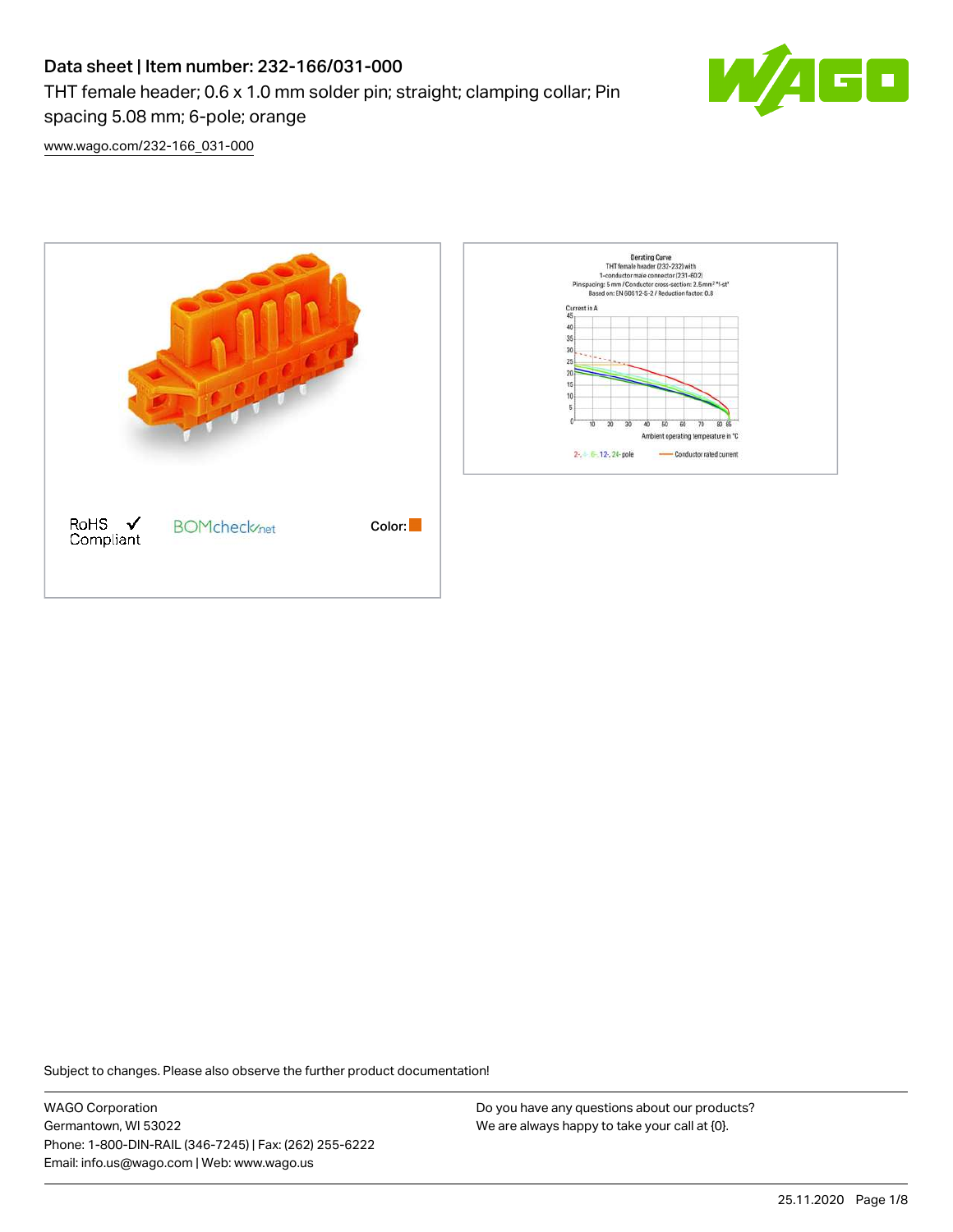



#### Item description

- $\blacksquare$ Horizontal or vertical PCB mounting via straight or angled solder pins
- П For board-to-board and board-to-wire connections
- $\blacksquare$ Touch-proof PCB outputs
- $\blacksquare$ Easy-to-identify PCB inputs and outputs
- $\blacksquare$ With coding fingers

#### Safety information 1:

The MCS - MULTI CONNECTION SYSTEM includes connectors without breaking capacity in accordance with DIN EN 61984. When used as intended, these connectors must not be connected/disconnected when live or under load. The circuit design should ensure header pins, which can be touched, are not live when unmated.

## Data Electrical data

Subject to changes. Please also observe the further product documentation!

WAGO Corporation Germantown, WI 53022 Phone: 1-800-DIN-RAIL (346-7245) | Fax: (262) 255-6222 Email: info.us@wago.com | Web: www.wago.us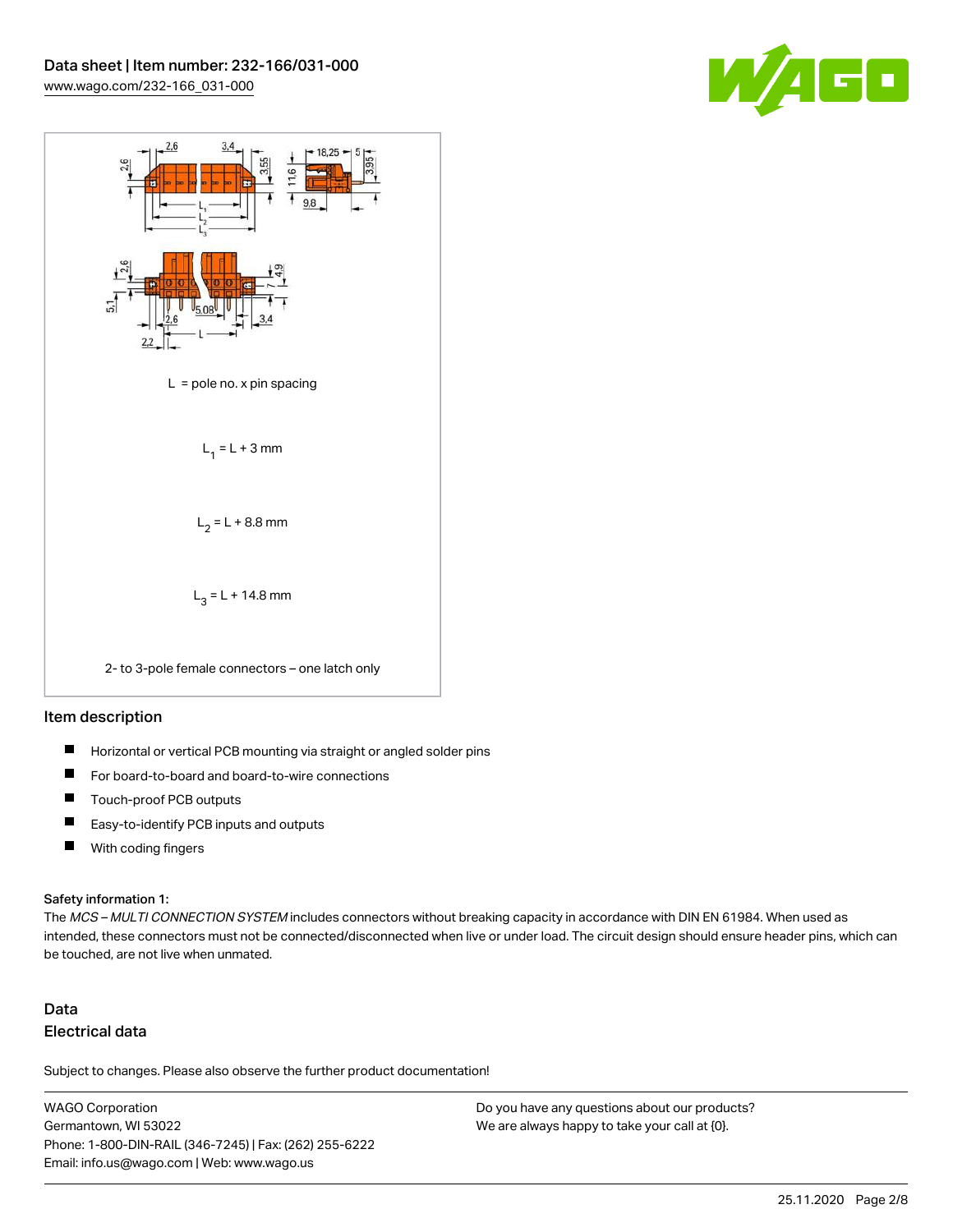

#### Ratings per IEC/EN 60664-1

| Ratings per                 | IEC/EN 60664-1                                                        |
|-----------------------------|-----------------------------------------------------------------------|
| Rated voltage (III / 3)     | 320 V                                                                 |
| Rated surge voltage (III/3) | 4 <sub>k</sub> V                                                      |
| Rated voltage (III/2)       | 320 V                                                                 |
| Rated surge voltage (III/2) | 4 <sub>k</sub> V                                                      |
| Nominal voltage (II/2)      | 630 V                                                                 |
| Rated surge voltage (II/2)  | 4 <sub>k</sub> V                                                      |
| Rated current               | 12A                                                                   |
| Legend (ratings)            | $(III / 2)$ $\triangle$ Overvoltage category III / Pollution degree 2 |

#### Ratings per UL 1059

| Approvals per                  | UL 1059 |
|--------------------------------|---------|
| Rated voltage UL (Use Group B) | 300 V   |
| Rated current UL (Use Group B) | 15 A    |
| Rated voltage UL (Use Group D) | 300 V   |
| Rated current UL (Use Group D) | 10A     |

#### Ratings per UL 1977

| Rated voltage UL 1977 | 600 <sup>V</sup><br>. |
|-----------------------|-----------------------|
| Rated current UL 1977 |                       |

### Ratings per CSA

| Approvals per                   | CSA   |
|---------------------------------|-------|
| Rated voltage CSA (Use Group B) | 300 V |
| Rated current CSA (Use Group B) | 15 A  |
| Rated voltage CSA (Use Group D) | 300 V |
| Rated current CSA (Use Group D) | 10 A  |

#### Connection data

| Pole No.                          |  |
|-----------------------------------|--|
| Total number of connection points |  |
| Total number of potentials        |  |
| Number of connection types        |  |
| Number of levels                  |  |

Subject to changes. Please also observe the further product documentation!

| <b>WAGO Corporation</b>                                | Do you have any questions about our products? |
|--------------------------------------------------------|-----------------------------------------------|
| Germantown, WI 53022                                   | We are always happy to take your call at {0}. |
| Phone: 1-800-DIN-RAIL (346-7245)   Fax: (262) 255-6222 |                                               |
| Email: info.us@wago.com   Web: www.wago.us             |                                               |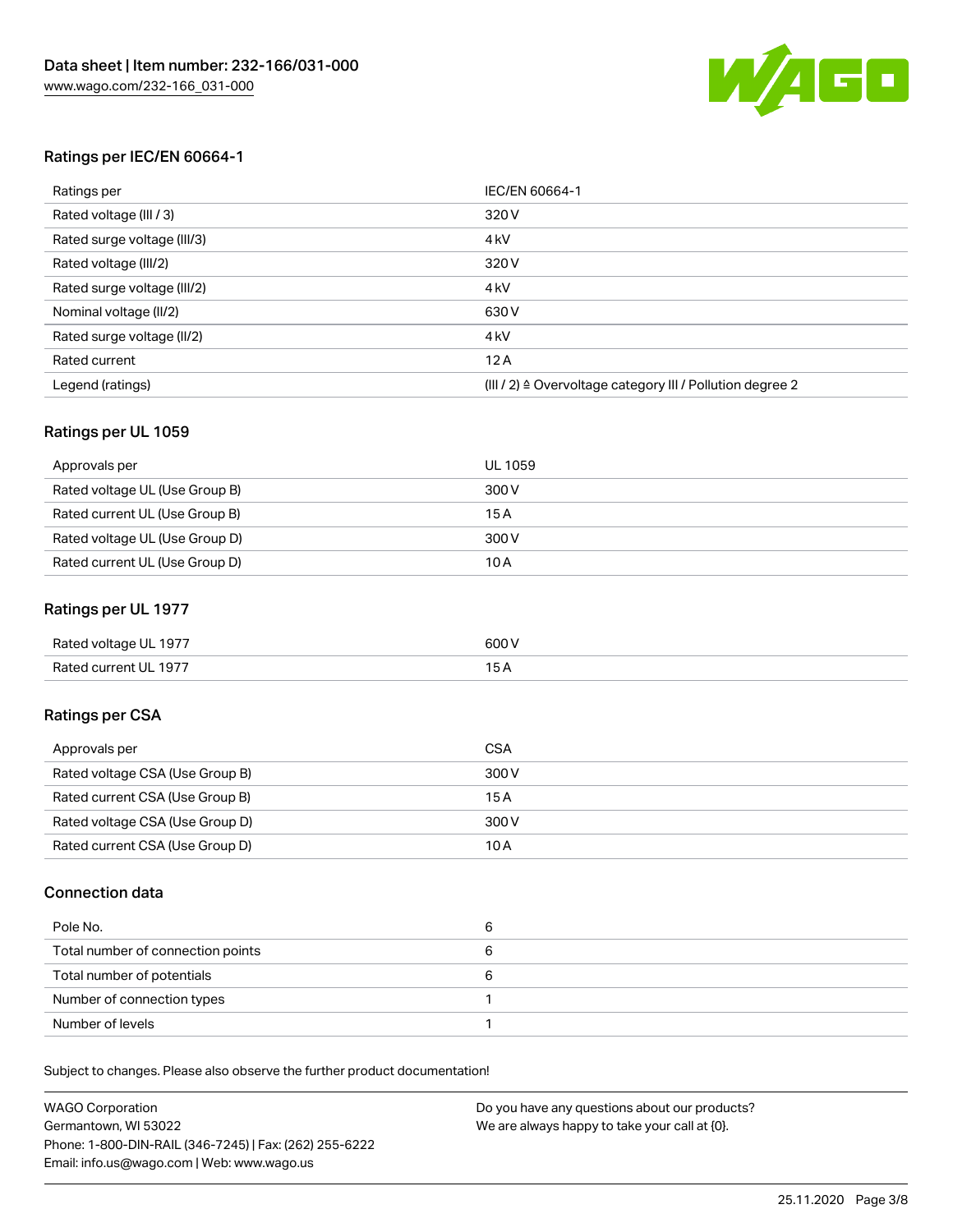

## Physical data

| Pin spacing                          | 5.08 mm / 0.2 inch    |
|--------------------------------------|-----------------------|
| Width                                | 45.28 mm / 1.783 inch |
| Height                               | 23.25 mm / 0.915 inch |
| Height from the surface              | 18.25 mm / 0.719 inch |
| Depth                                | 11.6 mm / 0.457 inch  |
| Solder pin length                    | $5 \,\mathrm{mm}$     |
| Solder pin dimensions                | $0.6 \times 1$ mm     |
| Drilled hole diameter with tolerance | $1.3$ $(+0.1)$ mm     |

### Mechanical data

| Mounting type | Mounting flange       |
|---------------|-----------------------|
| Mounting type | Feed-through mounting |
|               | Panel mounting        |

## Plug-in connection

| Contact type (pluggable connector) | Female connector/socket |
|------------------------------------|-------------------------|
| Connector (connection type)        | for PCB                 |
| Mismating protection               | No                      |
| Mating direction to the PCB        | 90°                     |

#### PCB contact

| PCB contact                         | THT                                        |
|-------------------------------------|--------------------------------------------|
| Solder pin arrangement              | over the entire female connector (in-line) |
| Number of solder pins per potential |                                            |

## Material Data

| Color                       | orange           |
|-----------------------------|------------------|
| Material group              |                  |
| Insulation material         | Polyamide (PA66) |
| Flammability class per UL94 | V0               |
| Contact material            | Copper alloy     |
| Contact plating             | tin-plated       |
| Fire load                   | $0.106$ MJ       |
| Weight                      | 6.1 <sub>g</sub> |

Subject to changes. Please also observe the further product documentation!

| <b>WAGO Corporation</b>                                | Do you have any questions about our products? |
|--------------------------------------------------------|-----------------------------------------------|
| Germantown, WI 53022                                   | We are always happy to take your call at {0}. |
| Phone: 1-800-DIN-RAIL (346-7245)   Fax: (262) 255-6222 |                                               |
| Email: info.us@wago.com   Web: www.wago.us             |                                               |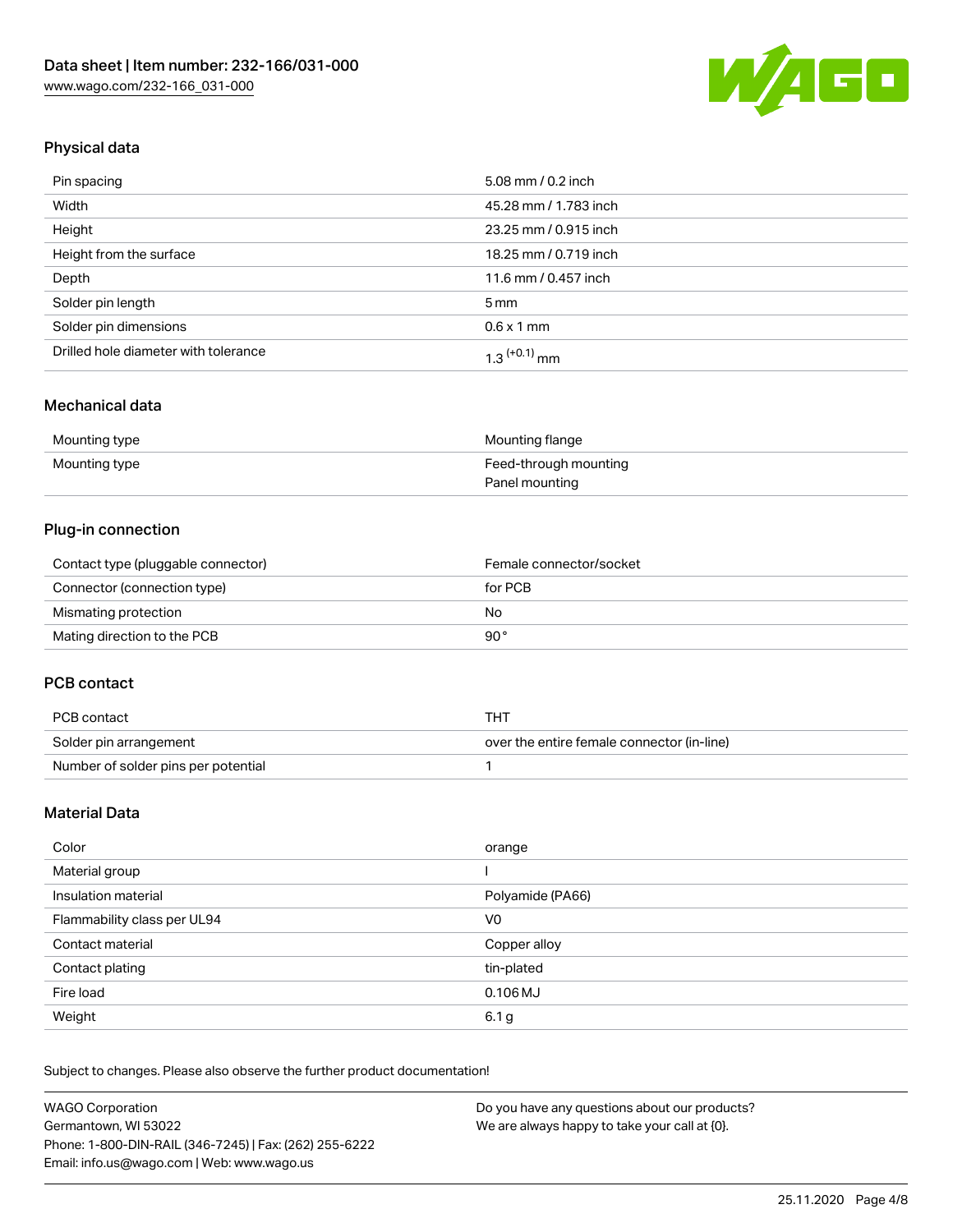

#### Environmental Requirements

| Limit temperature range | $-60+85 °C$ |
|-------------------------|-------------|
|-------------------------|-------------|

#### Commercial data

| Product Group         | 3 (Multi Conn. System) |
|-----------------------|------------------------|
| Packaging type        | <b>BOX</b>             |
| Country of origin     | DE                     |
| <b>GTIN</b>           | 4044918623964          |
| Customs tariff number | 85366990990            |

#### Approvals / Certificates

#### Ship Approvals

|                           |                             |                                 | Certificate |
|---------------------------|-----------------------------|---------------------------------|-------------|
| Logo                      | Approval                    | <b>Additional Approval Text</b> | name        |
| ABS.                      | <b>ABS</b>                  | $\overline{\phantom{0}}$        | $19-$       |
|                           | American Bureau of Shipping |                                 | HG15869876- |
|                           |                             |                                 | <b>PDA</b>  |
|                           |                             |                                 |             |
|                           | <b>BV</b>                   | IEC 60998                       | 11915/D0 BV |
| 蓼                         | Bureau Veritas S.A.         |                                 |             |
|                           |                             |                                 |             |
| <b>BUREAU</b><br>VERITAST |                             |                                 |             |

#### UL-Approvals

| Logo                  | Approval                             | <b>Additional Approval Text</b> | Certificate<br>name |
|-----------------------|--------------------------------------|---------------------------------|---------------------|
| $\boldsymbol{\theta}$ | UL<br>UL International Germany GmbH  | <b>UL 1977</b>                  | E45171              |
| □                     | UR<br>Underwriters Laboratories Inc. | <b>UL 1059</b>                  | E45172<br>sec. 18   |

#### **Counterpart**



#### Item no.231-636

1-conductor male connector; 2.5 mm²; Pin spacing 5.08 mm; 6-pole; 2,50 mm²; orange [www.wago.com/231-636](https://www.wago.com/231-636)

Subject to changes. Please also observe the further product documentation!

WAGO Corporation Germantown, WI 53022 Phone: 1-800-DIN-RAIL (346-7245) | Fax: (262) 255-6222 Email: info.us@wago.com | Web: www.wago.us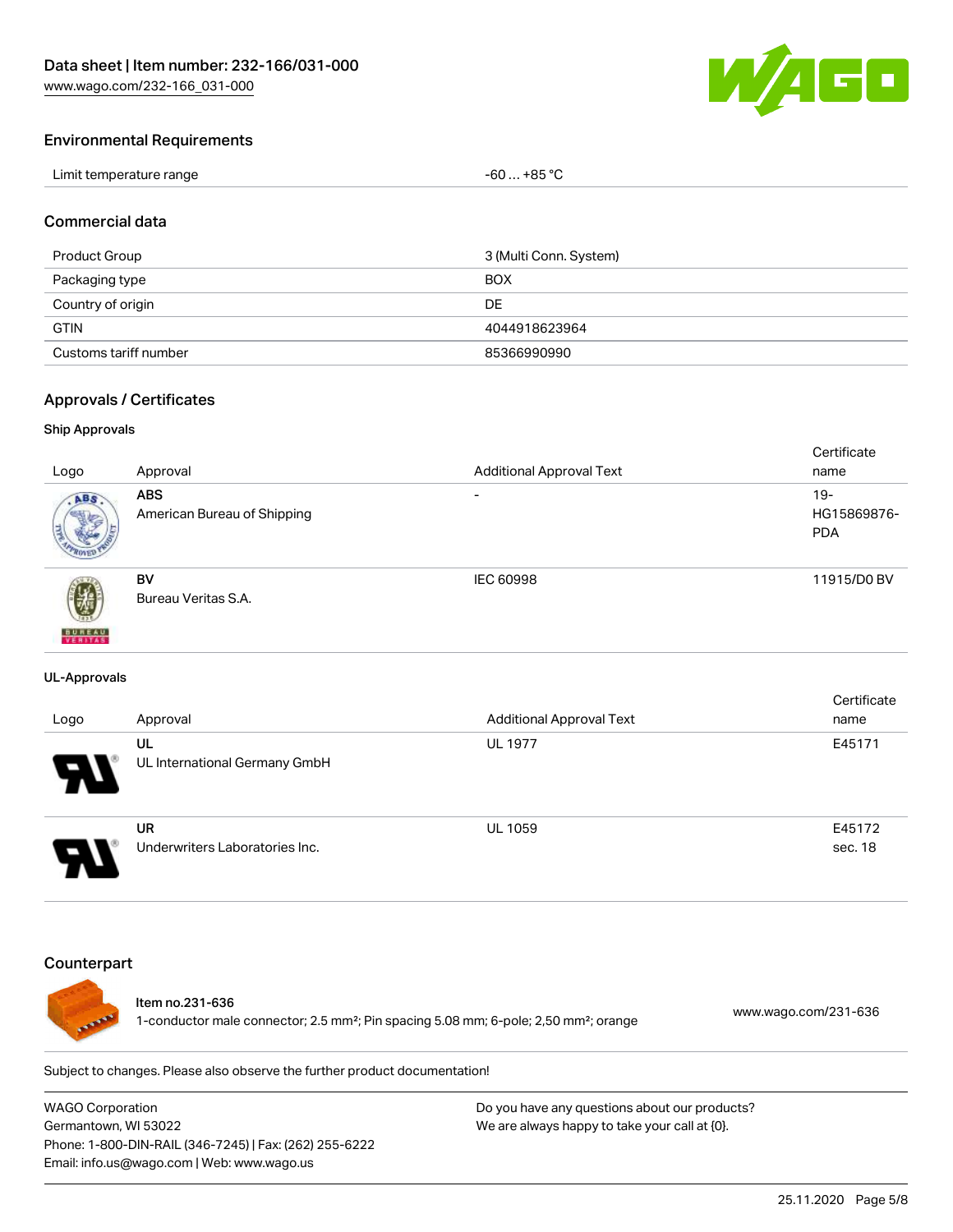

## Compatible products

| check      |                                                                                                                            |                      |
|------------|----------------------------------------------------------------------------------------------------------------------------|----------------------|
|            | Item no.: 210-136<br>Test plug; 2 mm Ø; with 500 mm cable                                                                  | www.wago.com/210-136 |
|            | Item no.: 210-137<br>Test plug; 2.3 mm $\emptyset$ ; with 500 mm cable                                                     | www.wago.com/210-137 |
|            | Item no.: 231-661<br>Test plugs for female connectors; for 5 mm and 5.08 mm pin spacing; 2,50 mm <sup>2</sup> ; light gray | www.wago.com/231-661 |
| assembling |                                                                                                                            |                      |
|            | Item no.: 231-194<br>Self-tapping screw; B 2.2x13, fixing hole 1.8 mm Ø                                                    | www.wago.com/231-194 |
|            | Item no.: 231-195<br>Screw with nut; M2x12; for fixing element                                                             | www.wago.com/231-195 |
|            | Item no.: 231-295<br>Screw with nut                                                                                        | www.wago.com/231-295 |

## Downloads Documentation

## Additional Information

Phone: 1-800-DIN-RAIL (346-7245) | Fax: (262) 255-6222

Email: info.us@wago.com | Web: www.wago.us

| Technical explanations                                                                                                                                                 | Apr 3, 2019                                      | pdf<br>3.6 MB | Download |
|------------------------------------------------------------------------------------------------------------------------------------------------------------------------|--------------------------------------------------|---------------|----------|
| <b>CAD files</b>                                                                                                                                                       |                                                  |               |          |
| CAD data                                                                                                                                                               |                                                  |               |          |
| 2D/3D Models 232-166/031-000                                                                                                                                           |                                                  | <b>URL</b>    | Download |
| <b>CAE</b> data                                                                                                                                                        |                                                  |               |          |
| EPLAN Data Portal 232-166/031-000                                                                                                                                      |                                                  | <b>URL</b>    | Download |
| ZUKEN Portal 232-166/031-000                                                                                                                                           |                                                  | <b>URL</b>    | Download |
| <b>PCB Design</b>                                                                                                                                                      |                                                  |               |          |
| Symbol and Footprint 232-166/031-000                                                                                                                                   |                                                  | URL           | Download |
| CAx data for your PCB design, consisting of "schematic symbols and PCB footprints",<br>allow easy integration of the WAGO component into your development environment. |                                                  |               |          |
| Subject to changes. Please also observe the further product documentation!                                                                                             |                                                  |               |          |
| <b>WAGO Corporation</b>                                                                                                                                                | Do you have any questions about our products?    |               |          |
| Germantown, WI 53022                                                                                                                                                   | We are always happy to take your call at $[0]$ . |               |          |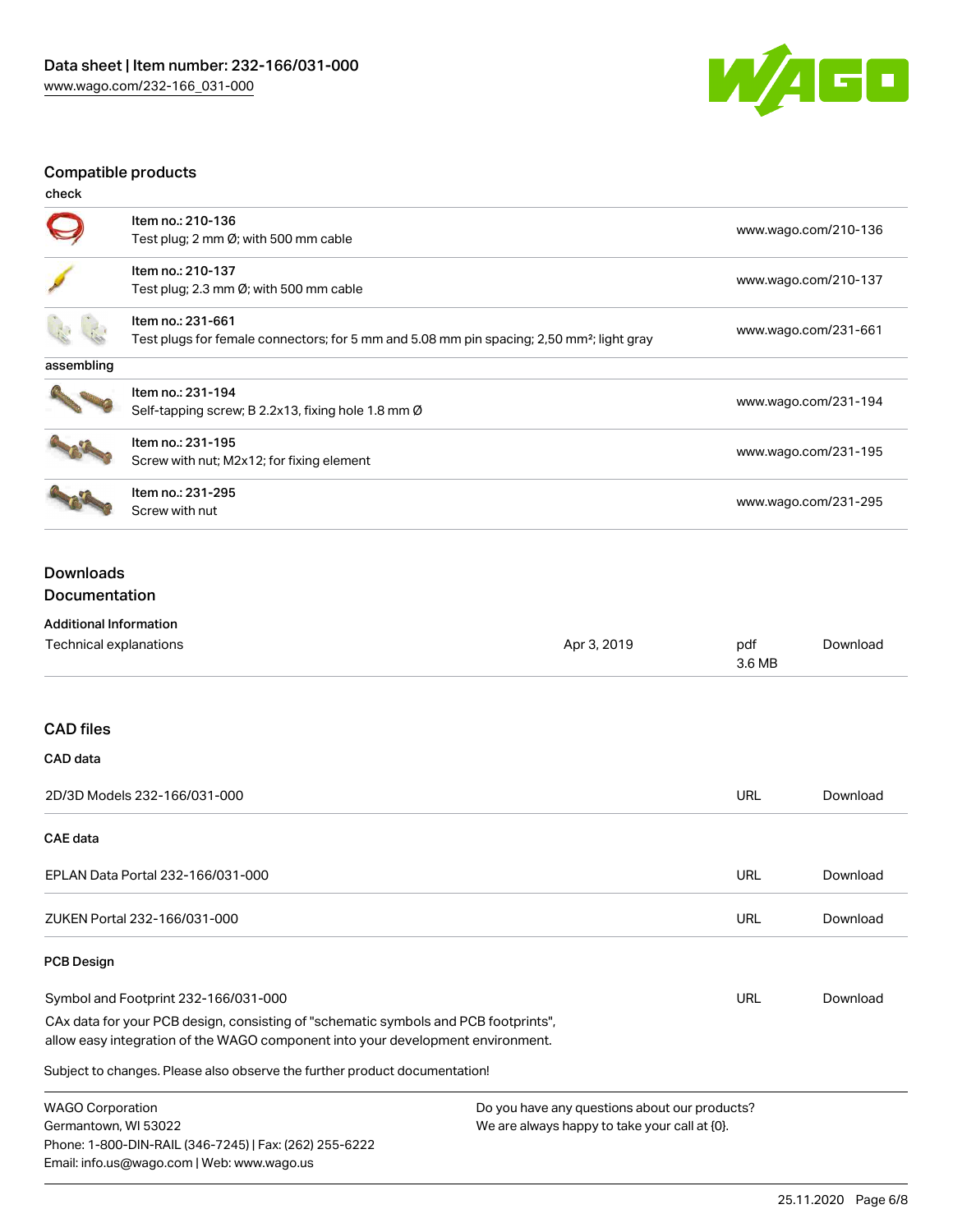#### Supported formats:

- $\blacksquare$ Accel EDA 14 & 15
- $\blacksquare$ Altium 6 to current version
- $\blacksquare$ Cadence Allegro
- $\blacksquare$ **DesignSpark**
- $\blacksquare$ Eagle Libraries
- $\blacksquare$ KiCad
- $\blacksquare$ Mentor Graphics BoardStation
- $\blacksquare$ Mentor Graphics Design Architect
- $\blacksquare$ Mentor Graphics Design Expedition 99 and 2000
- $\blacksquare$ OrCAD 9.X PCB and Capture
- $\blacksquare$ PADS PowerPCB 3, 3.5, 4.X, and 5.X
- $\blacksquare$ PADS PowerPCB and PowerLogic 3.0
- $\blacksquare$ PCAD 2000, 2001, 2002, 2004, and 2006
- $\blacksquare$ Pulsonix 8.5 or newer
- $\blacksquare$ STL
- 3D STEP П
- $\blacksquare$ TARGET 3001!
- $\blacksquare$ View Logic ViewDraw
- $\blacksquare$ Quadcept
- Zuken CadStar 3 and 4  $\blacksquare$
- Zuken CR-5000 and CR-8000 П

PCB Component Libraries (EDA), PCB CAD Library Ultra Librarian

#### Installation Notes

Application

Subject to changes. Please also observe the further product documentation!

WAGO Corporation Germantown, WI 53022 Phone: 1-800-DIN-RAIL (346-7245) | Fax: (262) 255-6222 Email: info.us@wago.com | Web: www.wago.us